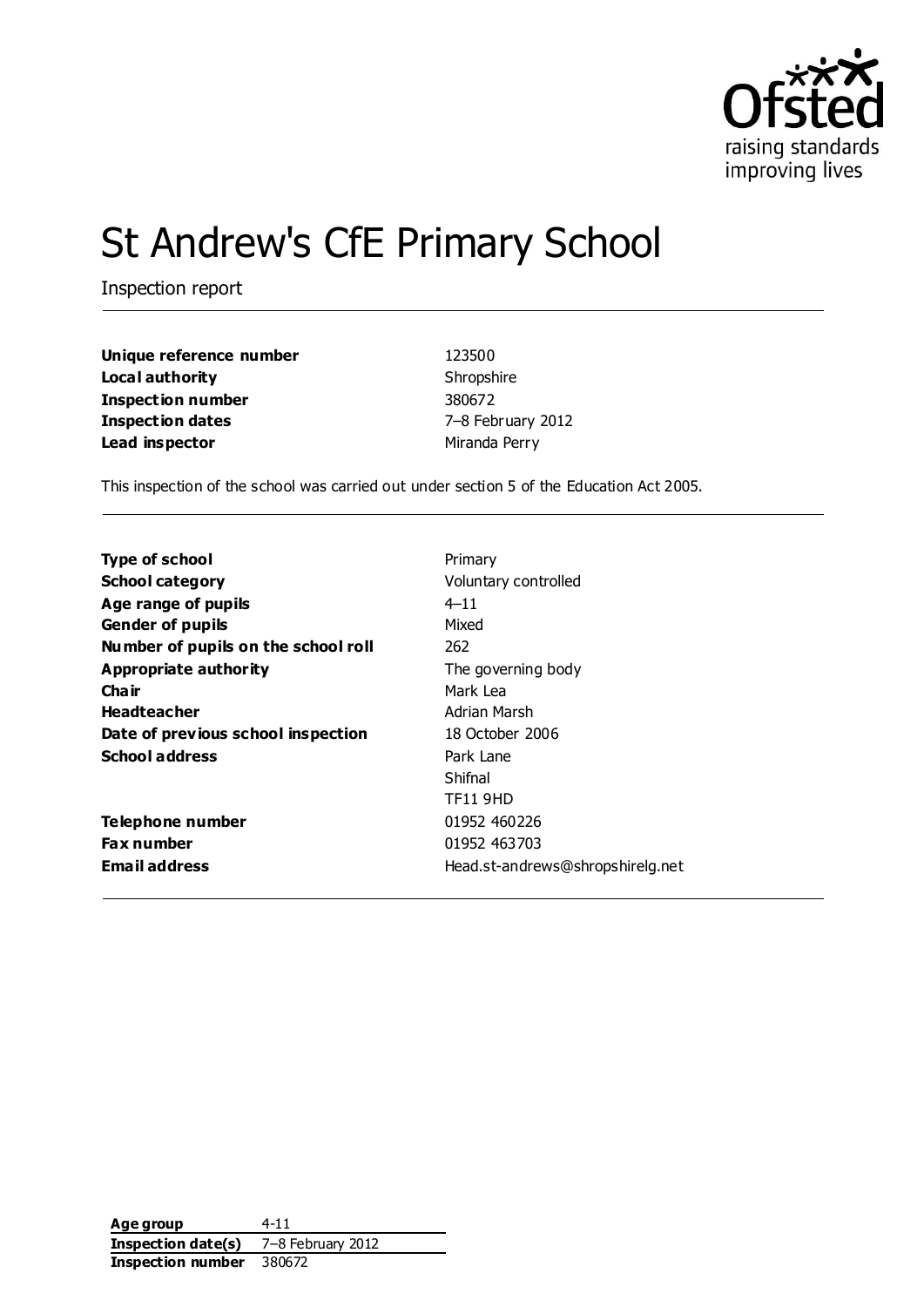

You can use Parent View to give Ofsted your opinion on your child's school. Ofsted will use the information parents and carers provide when deciding which schools to inspect and when.

You can also use Parent View to find out what other parents and carers think about schools in England. You can visit [www.parentview.ofsted.gov.uk,](http://www.parentview.ofsted.gov.uk/) or look for the link on the main Ofsted website: [www.ofsted.gov.uk](http://www.ofsted.gov.uk/)

The Office for Standards in Education, Children's Services and Skills (Ofsted) regulates and inspects to achieve excellence in the care of children and young people, and in education and skills for learners of all ages. It regulates and inspects childcare and children's social care, and inspects the Children and Family Court Advisory Support Service (Cafcass), schools, colleges, initial teacher training, work-based learning and skills training, adult and community learning, and education and training in prisons and other secure establishments. It assesses council children's services, and inspects services for looked after children, safeguarding and child protection.

Further copies of this report are obtainable from the school. Under the Education Act 2005, the school must provide a copy of this report free of charge to certain categories of people. A charge not exceeding the full cost of reproduction may be made for any other copies supplied.

If you would like a copy of this document in a different format, such as large print or Braille, please telephone 0300 123 4234, or email enquiries@ofsted.gov.uk.

You may copy all or parts of this document for non-commercial educational purposes, as long as you give details of the source and date of publication and do not alter the information in any way.

To receive regular email alerts about new publications, including survey reports and school inspection reports, please visit our website and go to 'Subscribe'.

Piccadilly Gate Store St **Manchester** M1 2WD

T: 0300 123 4234 Textphone: 0161 618 8524 E: enquiries@ofsted.gov.uk W: www.ofsted.gov.uk



© Crown copyright 2012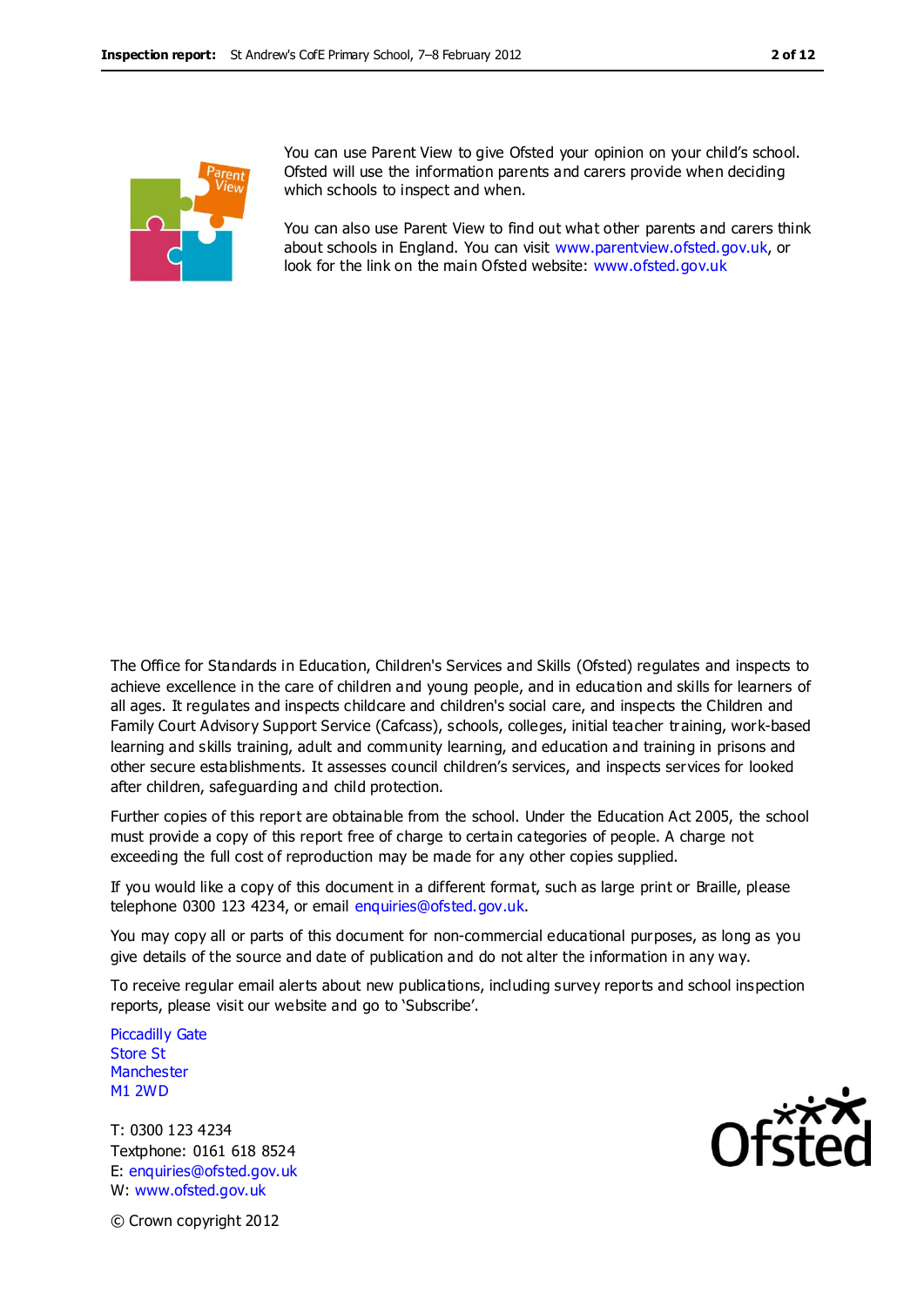# **Introduction**

| Inspection team |                      |
|-----------------|----------------------|
| Miranda Perry   | Additional inspector |
| Andrew Morrish  | Additional inspector |
| Simon Blackburn | Additional inspector |

This inspection was carried out with two days notice. Twenty-six lessons or part lessons were observed, amounting to about nine and a quarter hours in total, taught by nine teachers and two teaching assistants, of which six were joint observations with the headteacher. Meetings were held with groups of pupils, the Chair of the Governing Body and staff. Inspectors took account of the responses to the on-line questionnaire (Parent View) in planning the inspection, and looked at a range of evidence, including the school's documents for self-evaluation and safeguarding. Inspectors observed the school's work and studied standards in reading, the work pupils were doing in their books and the tracking system used to monitor pupils' progress. Inspectors considered the 58 questionnaires completed by parents and carers as well as those from pupils and staff.

# **Information about the school**

St Andrew's is a larger-than-average sized primary school. Classes are of combined year groups. The proportion of pupils known to be eligible for free school meals is lower than the national average. Almost all pupils are White British. There are very few from minority ethnic heritages, or pupils who speak English as an additional language. A below-average proportion of pupils are disabled or have special educational needs, including those pupils that possess a statement of special educational needs. The school has received the Shropshire Silver Award for special educational needs, a Food for Life Award, gold, an Eco-Schools bronze award, National Healthy Schools and Safer Schools status and the Investors in People standard. The school meets the current floor standard, whereby the government sets minimum expectations for attainment and progress.

There is a privately managed, pre-school on site, which also runs before- and afterschool clubs. This is inspected separately by Ofsted and a report for this provision can be found on the Ofsted website.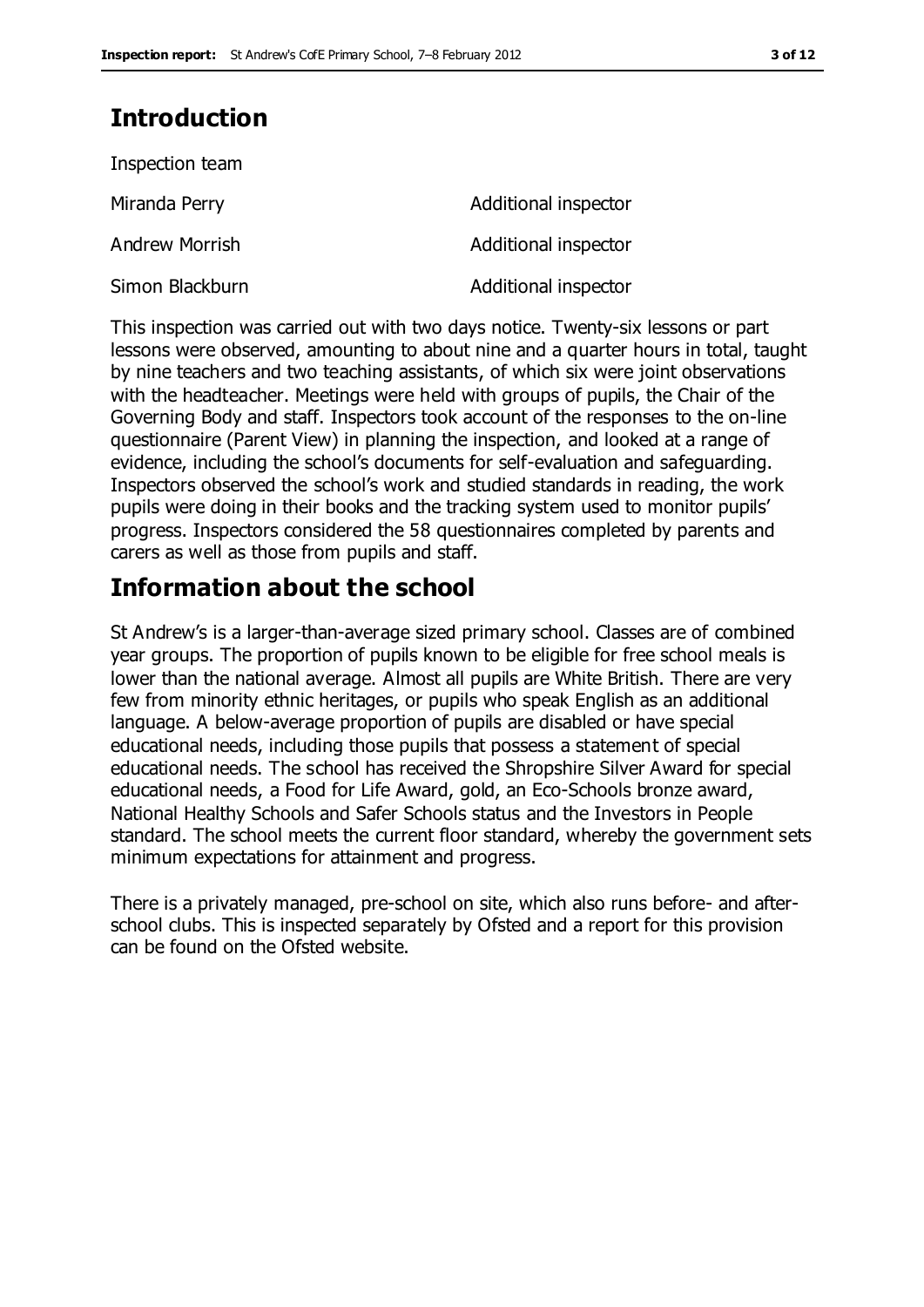## **Inspection judgements**

| <b>Overall effectiveness</b>          |  |
|---------------------------------------|--|
|                                       |  |
| <b>Achievement of pupils</b>          |  |
| <b>Quality of teaching</b>            |  |
| <b>Behaviour and safety of pupils</b> |  |
| <b>Leadership and management</b>      |  |

### **Key findings**

- This is a good school. Attainment is above average by the end of Year 6, which represents good progress from pupils' starting points. Previous good performance has been consolidated, in part, as a result of an exciting curriculum which enables pupils to learn in a real-life context.
- Children make good progress in the Early Years Foundation Stage. They benefit from the reorganisation of the Early Years Foundation Stage, which has increased opportunities for them to learn creatively.
- $\blacksquare$  Pupils continue to progress well in Key Stage 1 and by the end of Year 2 reach above-average standards. Good progress is maintained in Key Stage 2.
- **Pupils enjoy their learning because teaching is good. Strong relationships with** staff mean that pupils are motivated and engaged. They want to know what they have to do to improve, although marking does not always give them this information.
- The curriculum gives pupils a good range of learning opportunities. In particular, they have additional opportunities provided by local and international links, for example, by a neighbouring farm and a school in Kenya. These learning opportunities help pupils to develop as considerate individuals, who act safely, behave well and have a sophisticated understanding of spiritual, moral, social and cultural issues.
- Pupils behave well, but the school's approaches to behaviour management are sometimes inconsistently applied.
- The school is successful in eliminating gaps in achievement and rates of progress between groups of pupils. Disabled pupils and those who have special educational needs succeed well because of the school's inclusive practices which ensure all pupils are treated as individuals with equal potential.
- The pupils learn successfully in lessons because the school works hard at improving teaching. Leaders and managers model best practice, and develop effective programmes of mentoring and support. However, the monitoring and evaluation of teaching are not fully systematic.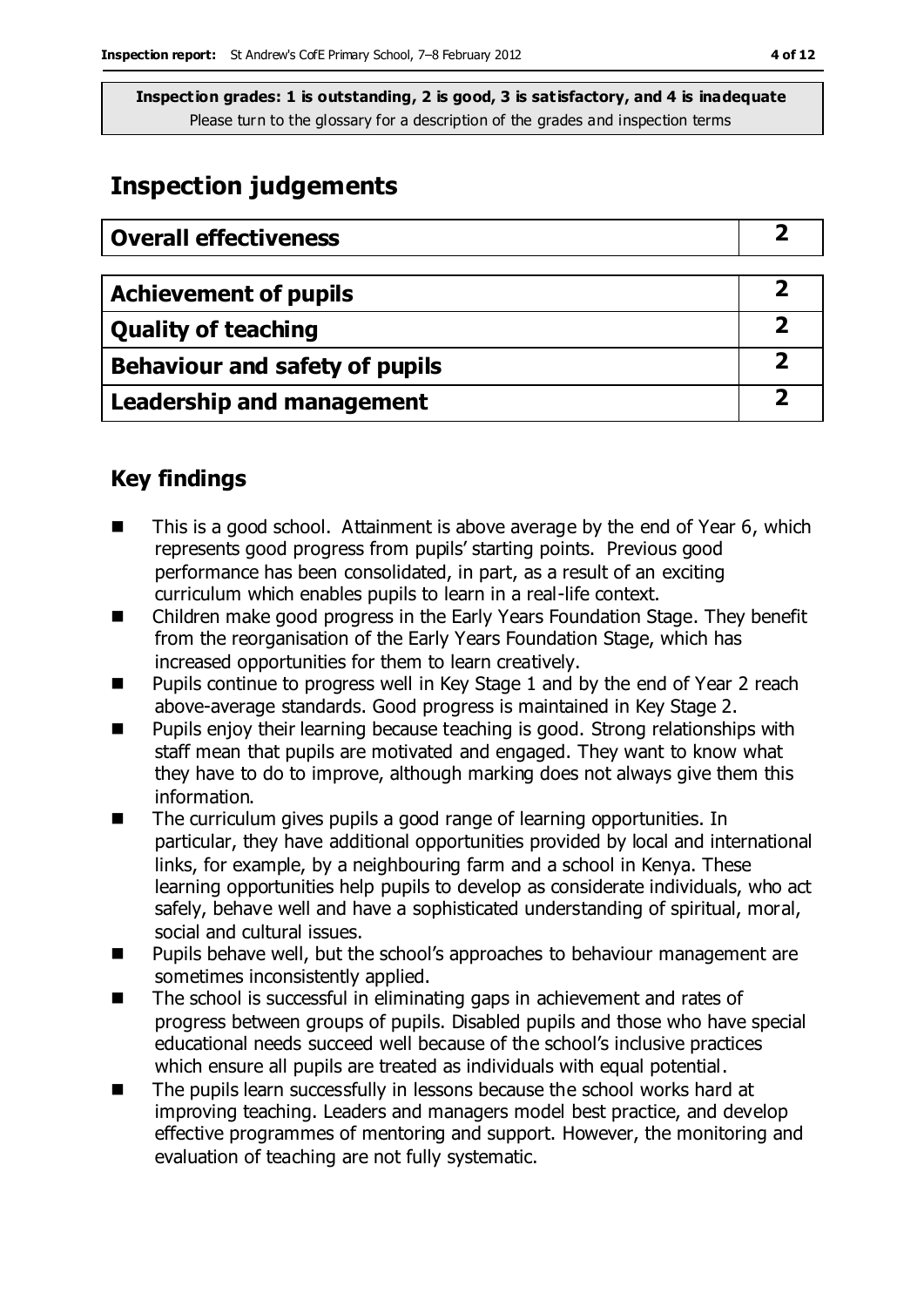#### **What does the school need to do to improve further?**

- Increase the number of lessons in which teaching and learning are outstanding to 66% by July 2012 through:
	- formalising the monitoring and evaluation of teaching and learning so that staff have better-focused areas for improvement
	- ensuring that marking is consistent and helps pupils know how to improve.
- **Formalise best practice in the management of behaviour so that:** 
	- practice matches policy, directly  $\equiv$
	- approaches to behaviour management are more consistently and systematically applied by all staff
	- behaviour in lessons and throughout the school becomes consistently outstanding.

#### **Main report**

#### **Achievement of pupils**

Pupils' good learning and above-average standards attained are evident in the records of progress they make over time, their work in books and in the lessons seen during the inspection. Pupils make good progress when they are identifying for themselves what they need to do next. In a Year 5/6 class, for example, after selecting the calculation skills they would need to complete a construction project, pupils had to list the skills they most needed to improve. One pupil said, 'I can see how much I know now.' Pupils do less well on the occasions when they are not given clear next steps for their learning, and some pupils report that they do not always know how to improve their work.

The pace of progress is good, and if gaps between the progress of different groups appear, the school develops strategies that close them. The adoption of learning styles that suit the needs of Key Stage 2 girls has closed the gap between highability girls' and equally able boys' achievement in mathematics. Pupils from all ethnic heritages achieve equally well.

Disabled pupils and those who have special educational needs progress well because adult support is effective, and pupils are taught how to help each other with their learning. The fact that teaching assistants have a strong subject knowledge, work in close partnership with the teacher and have a very thorough understanding of the pupils' learning needs mean that disabled pupils and those who have special educational needs make as good  $-$  and sometimes better  $-$  progress than their peers at the school. In one class, pupils working as a group, adopted specific learning roles to support a pupil with special educational needs, and as a result, all pupils in the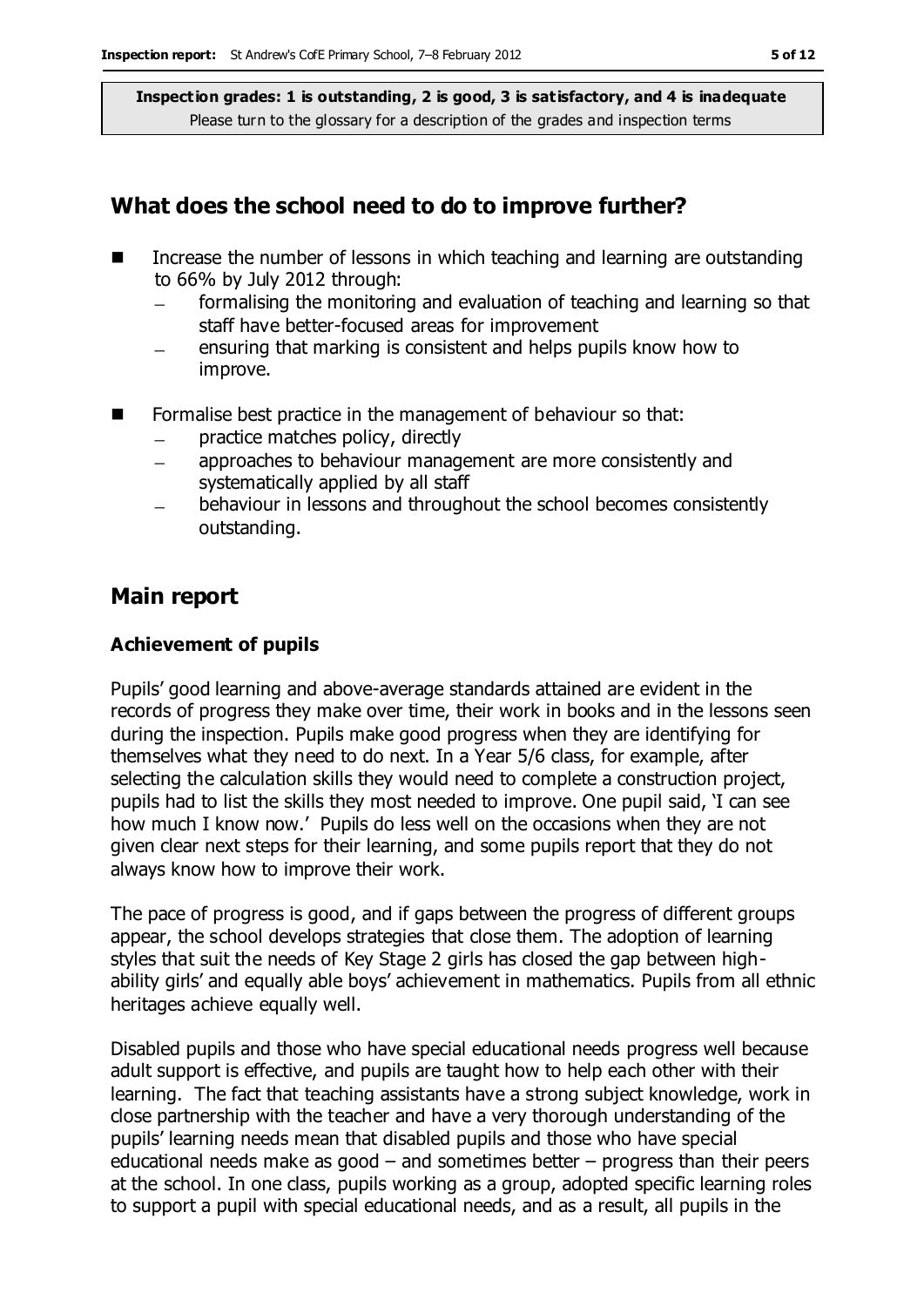group made good progress in understanding the properties of angles.

Pupils at St Andrew's enjoy reading and they reach above-average standards in reading by the end of both Key Stages 1 and 2. Enjoyment of books, stories and growing understanding of the sounds letters make is fostered in the Early Years Foundation Stage, and this enjoyment impacts positively on the good progress pupils make across all areas in the Reception Year and Year 1. Progress in reading is good because letters and sounds are taught in a way that engages pupils and ensures they respond positively to high expectations. Years 1/2 pupils were delighted by the idea that they could throw away the word 'say', and explore the letters and sounds of all the alternatives they could use instead, such as 'whisper', or 'murmur'.

Parents and carers are justified in saying that their children are making good progress at the school. Several parents and carers report that their children make better progress now the curriculum has been adapted to a real-life context. Pupils commented that when they visited the farm, 'You would not believe how much I knew about perimeters.'

#### **Quality of teaching**

Pupils benefit from good teaching across the school, and most parents and carers correctly recognise that their children are being taught well at St Andrew's. Lessons are planned to meet individual pupils' needs, and teachers are constantly adjusting activities to match the range of abilities. Teaching of pupils in intervention groups is particularly successful. In these groups, lessons are planned in response to how well pupils achieved in the previous lesson. The desired outcome for each pupil is mapped and relentlessly pursued by the teaching assistant. Pupils are given the confidence to problem-solve in active, empowering ways. For example, a Year 5/6 group was estimating the volume of different containers using a variety of strategies, such as testing their weight, filling them with water and comparing them to each other. Over a very short period of time, all pupils, including disabled pupils and those who have special educational needs, grew in confidence and relished their increasing success at accurate estimation. When asked why he was filling a jug with water, a pupil with special educational needs said, 'because it's fun and the way I learn best'.

The school's cross-curricular approach ensures the pupils' basic skills in reading, writing and mathematics are well developed. Teaching reinforces mathematics through literacy, and vice versa. Pupils are taught to make links between what they learn in one subject and another. Every half term the Year 5/6 pupils complete an independent writing activity. They are given a variety of stimuli, so that they competently transfer their skills across religious education, science, mathematics and English. Teaching in this cross-curricular way enables pupils to work well, both in groups and independently, and enhances their spiritual, moral, social and cultural development.

Most pupils think that teaching is good at the school, although some say that they do not always know how well they are doing. In the best lessons, teachers talk to pupils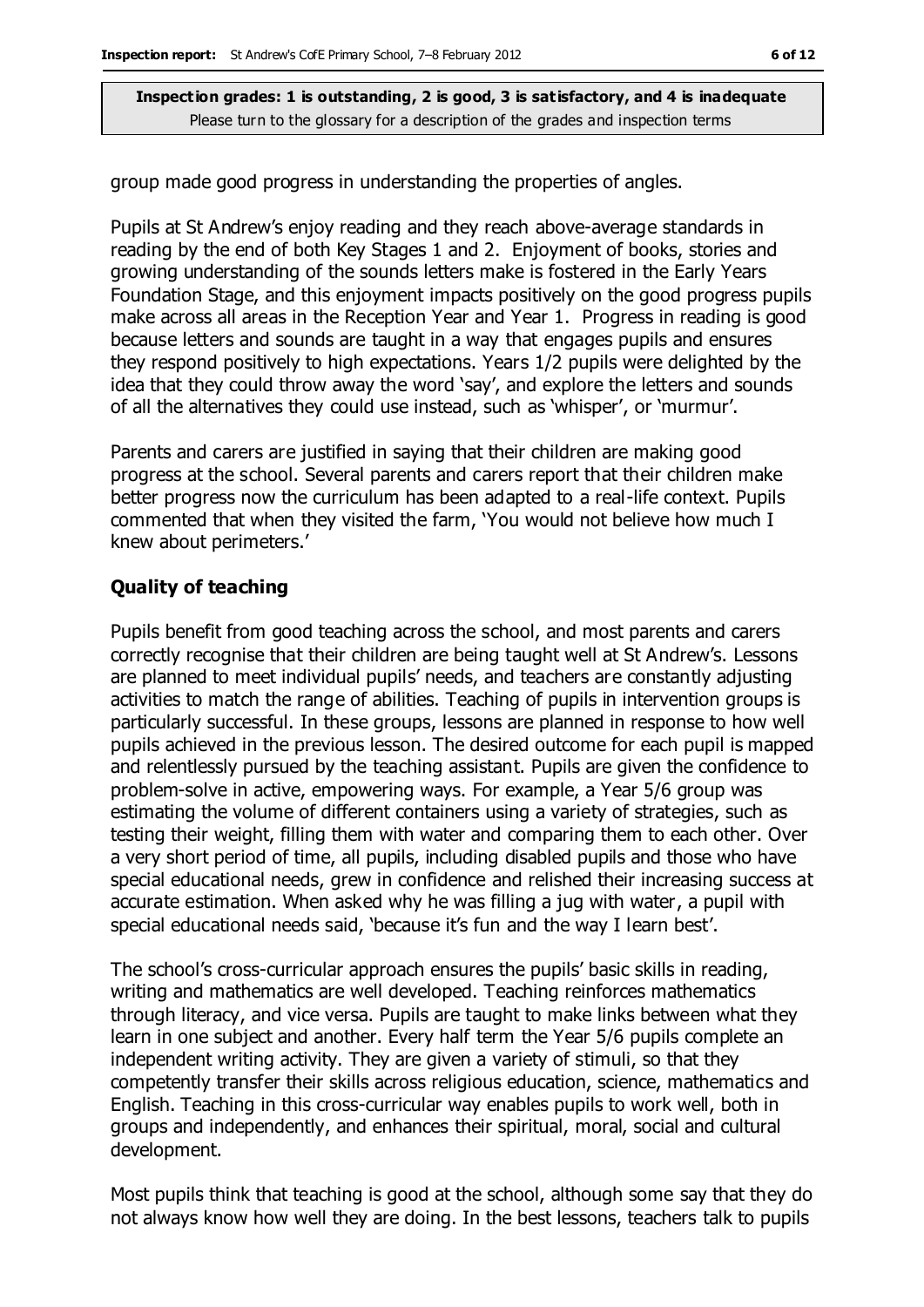about their progress, and mark their books so that pupils know where they are, and what they have to do next. Pupils say that they appreciate the way that they are given their targets so that they use them to get better. In some lessons, marking does not always give pupils a clear picture of how well they have done, and how to improve.

#### **Behaviour and safety of pupils**

Pupils, parents and carers are rightly convinced that good behaviour in and around the school is well established. Inspectors saw examples of outstanding behaviour. Pupils respect each other and their environment. Taking responsibility for keeping the school a clean, tidy, pleasant and purposeful place to work is second nature to them. They concentrate well in class, and respond to the high expectations placed on them in terms of participation, and taking their learning seriously. Bullying in any form is rare, as affirmed by pupils and their parents and carers, and pupils are well equipped by the school to deal with it. When bullying does happen, it is usually the result of minor disagreements, which are dealt with swiftly by teaching staff to the pupils' satisfaction. On occasions, the process of logging behaviour issues over time, as specified in the school's policy, is not put into practice. Pupils say that, sometimes, the influence of the midday supervisors is not effective enough in ensuring best behaviour. As a consequence, pupils think they would benefit from a more consistent application of the school's behaviour policy.

Pupils act safely, and feel safe. Their attendance is above average. They are confident about taking on responsibilities and regularly prepare and deliver electronic presentations to their peers about issues that concern them, such as the negative effects of swearing. The pupils rise to the challenge of their regular visits to the farm, and the cultivation of their own fruit and vegetables. They are confident and resilient when learning in the world of work. One pupil said, 'They help you here to be a professional.'

#### **Leadership and management**

Leaders and managers at St Andrew's are passionate about their school, and the ethos – in which pupils realise their potential as learners through active, creative and exciting learning – is shared by all the staff. All staff are wholeheartedly positive about how the school is led.

Planning is thorough, ambitious and matches the school's vision, enabling leaders to take concerted action to tackle weaknesses. After implementing a series of effective strategies to improve progress in writing at Key Stage 2, action is now having a positive impact on the attainment of high-ability pupils in mathematics as a result of focused-improvement plans.

Promotion of equality of opportunity is good because the school works hard to close any gaps with national averages for all groups. This promotion contributes to making St Andrew's a harmonious community in which there is no discrimination, and one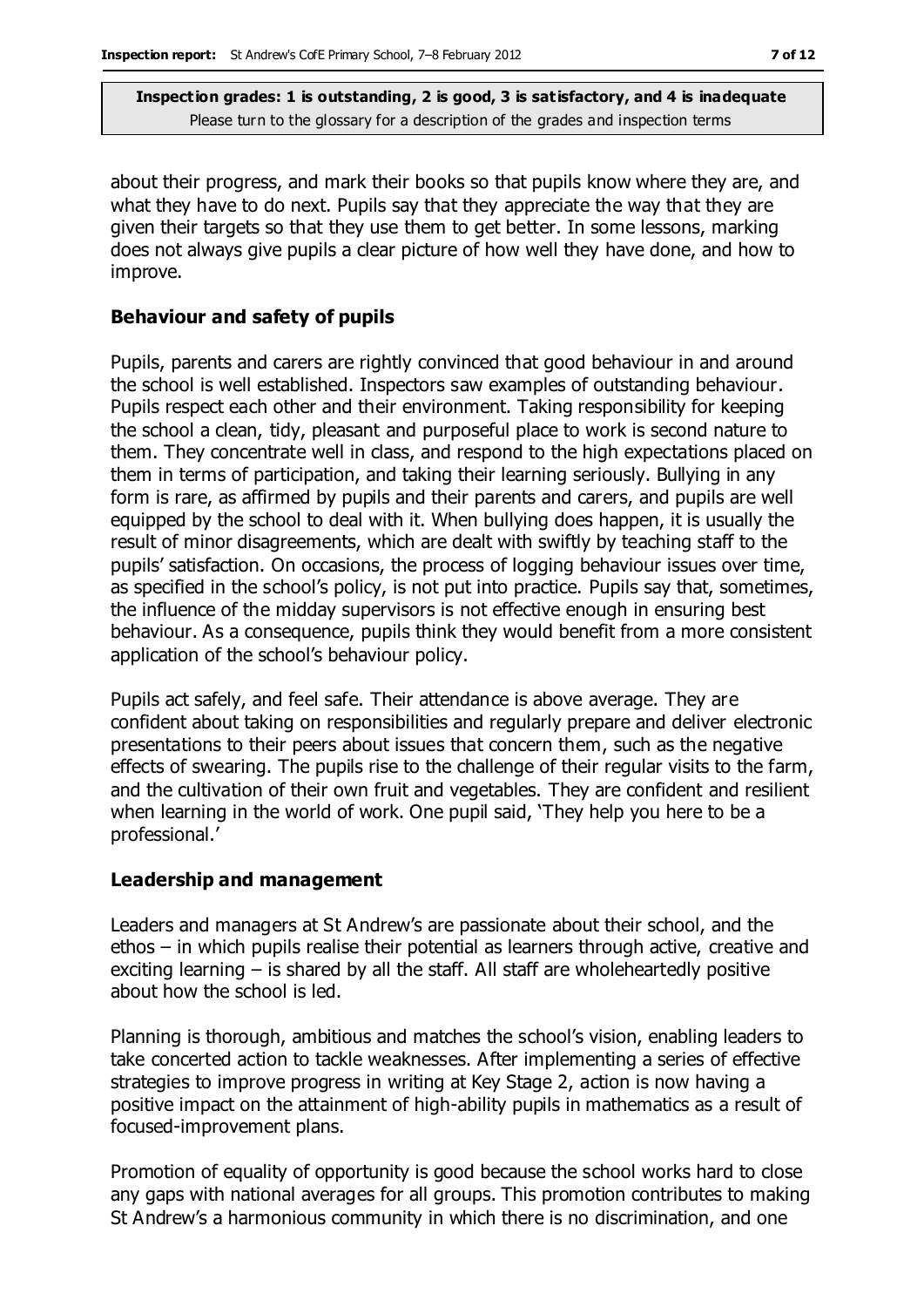which takes its responsibility to its local, rural community seriously as shown in the school's close working with its local and its wider communities.

Effective monitoring and assessment of attainment and achievement enable the school to track every pupil with vigilance and ensure that its high expectations are met. One of the strengths of the tracking process is that it enables the school to understand each pupil's specific and ever-changing learning needs. All teachers are set challenging targets for the attainment and progress of their classes, and provided with comprehensive support through dialogue and review, and helpful opportunities for professional development to achieve them. However, monitoring and evaluation of teaching are not so thorough, and less focused than tracking procedures. Consequently, although helpful professional development opportunities are provided for all staff, their needs are not precisely defined by monitoring and evaluation of their performance. Nevertheless, the school's good capacity for further improvement is shown by its strong track record of good achievement and effective teaching and learning.

The governing body ensures that arrangements for safeguarding meet statutory requirements. Governors have a thorough knowledge of the school's strengths and weaknesses, are adept at recognising progress that is questionable, and urge action where necessary to improve pupils' performance. Governors do not have a clear picture of behaviour over time, because the policy of logging incidents is not always adhered to.

The school provides a good curriculum which is broad and balanced. One of the curriculum's strengths is its response to pupils' interests and learning styles. The pupils relish the opportunities the curriculum gives them to learn outside and in the local community. For example, Foundation Stage pupils made good progress as a result of investigating the opportunities for measuring and calculation out in the snow. There are plenty of artistic and cultural experiences for the pupils to enjoy. From the Early Years Foundation Stage onwards, pupils show empathy for people who in live in different circumstances to themselves, particularly because of the school's partnership with a Kenyan school, which provides well for the pupil's spiritual, moral, social and cultural development.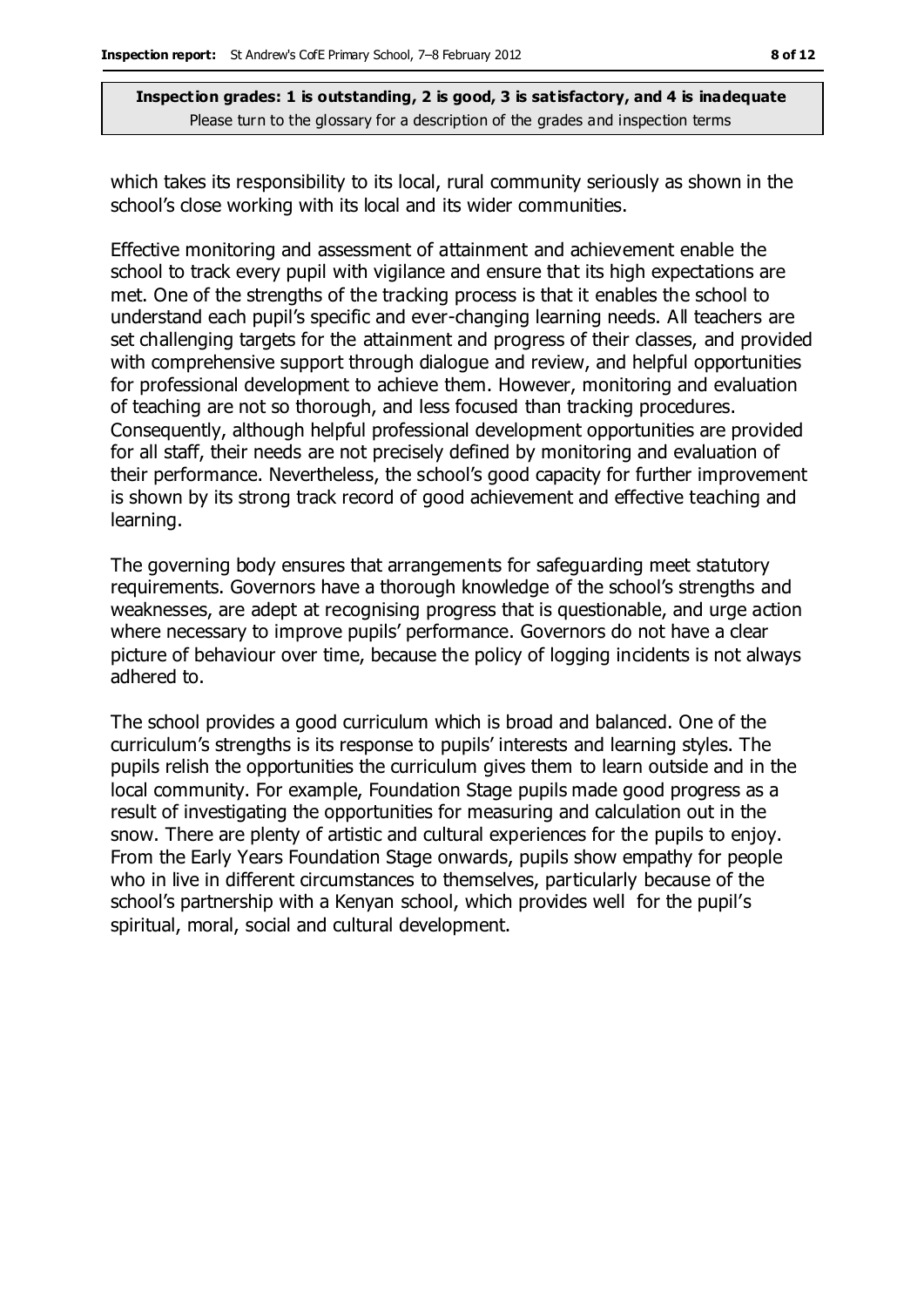# **Glossary**

### **What inspection judgements mean**

| Grade   | <b>Judgement</b> | <b>Description</b>                                            |
|---------|------------------|---------------------------------------------------------------|
| Grade 1 | Outstanding      | These features are highly effective. An outstanding           |
|         |                  | school provides exceptionally well for all its pupils' needs. |
| Grade 2 | Good             | These are very positive features of a school. A school        |
|         |                  | that is good is serving its pupils well.                      |
| Grade 3 | Satisfactory     | These features are of reasonable quality. A satisfactory      |
|         |                  | school is providing adequately for its pupils.                |
| Grade 4 | Inadequate       | These features are not of an acceptable standard. An          |
|         |                  | inadequate school needs to make significant                   |
|         |                  | improvement in order to meet the needs of its pupils.         |
|         |                  | Ofsted inspectors will make further visits until it           |
|         |                  | improves.                                                     |

#### **Overall effectiveness of schools**

|                         | Overall effectiveness judgement (percentage of schools) |      |                     |                   |
|-------------------------|---------------------------------------------------------|------|---------------------|-------------------|
| <b>Type of school</b>   | <b>Outstanding</b>                                      | Good | <b>Satisfactory</b> | <b>Inadequate</b> |
| Nursery schools         | 46                                                      | 46   |                     |                   |
| Primary schools         |                                                         | 47   | 40                  |                   |
| Secondary<br>schools    | 14                                                      | 38   | 40                  |                   |
| Special schools         | 28                                                      | 48   | 20                  |                   |
| Pupil referral<br>units | 15                                                      | 50   | 29                  |                   |
| All schools             |                                                         | 46   | 38                  |                   |

New school inspection arrangements have been introduced from 1 January 2012. This means that inspectors make judgements that were not made previously.

The data in the table above are for the period 1 September 2010 to 31 August 2011 and represent judgements that were made under the school inspection arrangements that were introduced on 1 September 2009. These data are consistent with the latest published official statistics about maintained school inspection outcomes (see [www.ofsted.gov.uk\)](http://www.ofsted.gov.uk/).

The sample of schools inspected during 2010/11 was not representative of all schools nationally, as weaker schools are inspected more frequently than good or outstanding schools.

Primary schools include primary academy converters. Secondary schools include secondary academy converters, sponsor-led academies and city technology colleges. Special schools include special academy converters and non-maintained special schools.

Percentages are rounded and do not always add exactly to 100.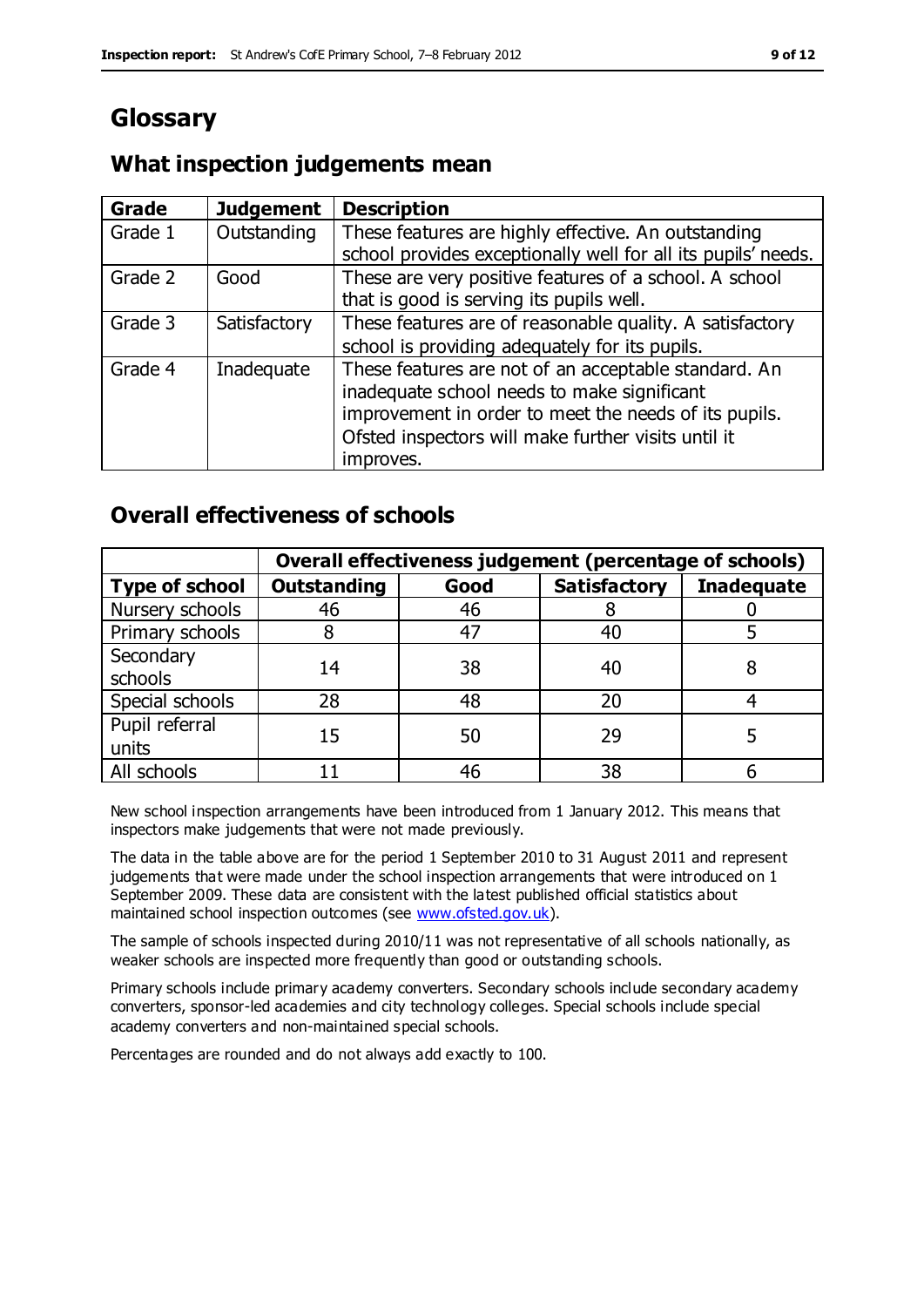# **Common terminology used by inspectors**

| Achievement:                  | the progress and success of a pupil in their<br>learning and development taking account of their<br>attainment.                                                                                                        |
|-------------------------------|------------------------------------------------------------------------------------------------------------------------------------------------------------------------------------------------------------------------|
| Attainment:                   | the standard of the pupils' work shown by test and<br>examination results and in lessons.                                                                                                                              |
| Attendance                    | the regular attendance of pupils at school and in<br>lessons, taking into account the school's efforts to<br>encourage good attendance.                                                                                |
| Behaviour                     | how well pupils behave in lessons, with emphasis<br>on their attitude to learning. Pupils' punctuality to<br>lessons and their conduct around the school.                                                              |
| Capacity to improve:          | the proven ability of the school to continue<br>improving based on its self-evaluation and what<br>the school has accomplished so far and on the<br>quality of its systems to maintain improvement.                    |
| Leadership and management:    | the contribution of all the staff with responsibilities,<br>not just the governors and headteacher, to<br>identifying priorities, directing and motivating staff<br>and running the school.                            |
| Learning:                     | how well pupils acquire knowledge, develop their<br>understanding, learn and practise skills and are<br>developing their competence as learners.                                                                       |
| <b>Overall effectiveness:</b> | inspectors form a judgement on a school's overall<br>effectiveness based on the findings from their<br>inspection of the school.                                                                                       |
| Progress:                     | the rate at which pupils are learning in lessons and<br>over longer periods of time. It is often measured<br>by comparing the pupils' attainment at the end of a<br>key stage with their attainment when they started. |
| Safety                        | how safe pupils are in school, including in lessons;<br>and their understanding of risks. Pupils' freedom<br>from bullying and harassment. How well the school<br>promotes safety, for example e-learning.             |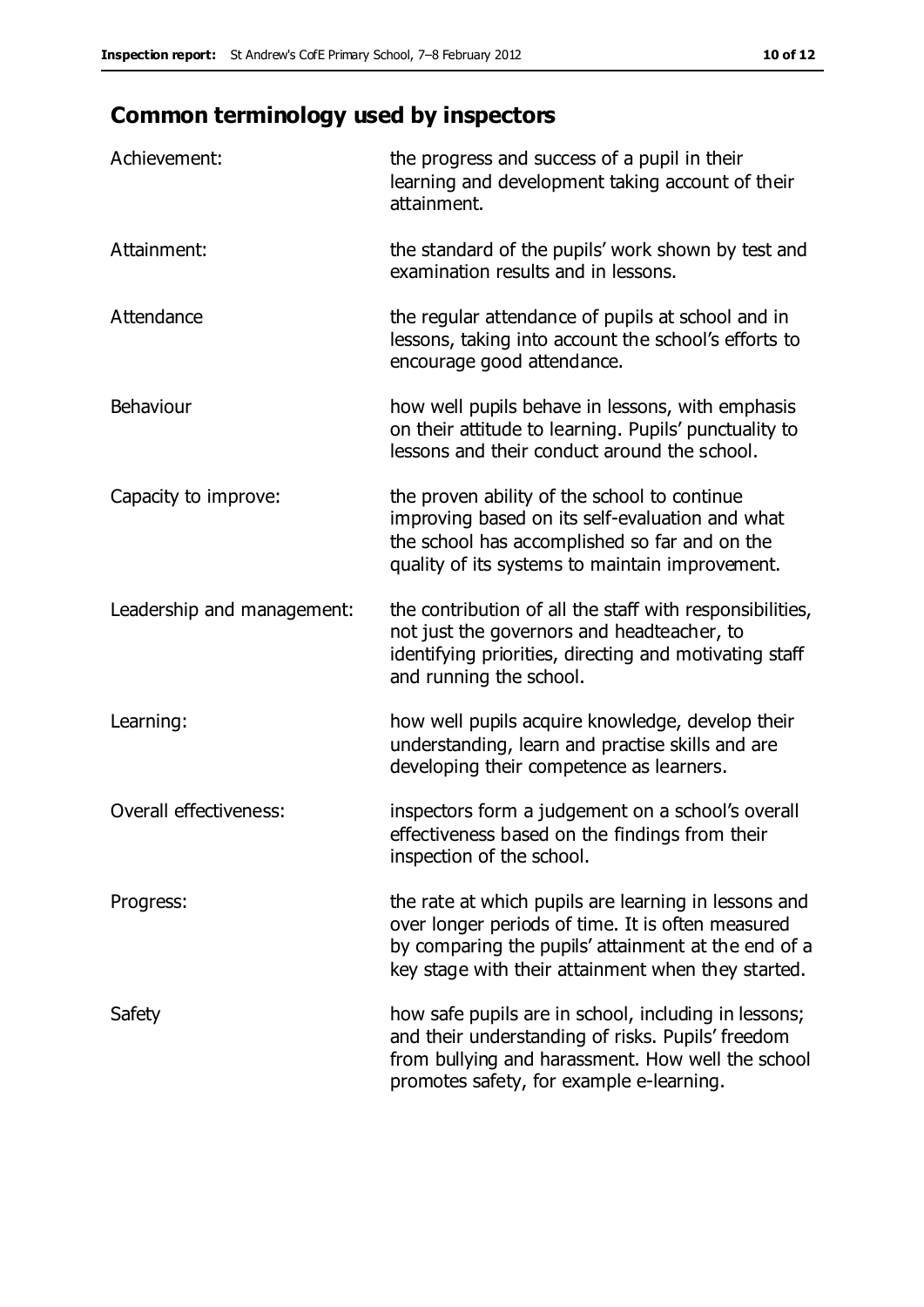#### **This letter is provided for the school, parents and carers to share with their children. It describes Ofsted's main findings from the inspection of their school.**



9 February 2012

Dear Pupils

#### **Inspection of St Andrew's CofE Primary School, Shifnal, TF11 9HD**

My colleagues and I thoroughly enjoyed our two days inspecting your school. Thank you for making us most welcome. Your enthusiasm, good behaviour and support for the school really impressed us. We agree with you that you learn a lot and we note that you told us that you are happy to come to school.

You go to a good school. You make good progress and learn well. You told us about, and we saw for ourselves, some real, lifestyle learning of which you are proud. We think your work with the local community – on the neighbouring farm, and producing your own vegetables – show you are mature, confident and responsible individuals. We admire the way you respect each other and your school. We think, as you do, that most of the time the school manages your behaviour well.

Teaching is good, and we know that you appreciate the help that teachers give you. You get on very well with your teachers, and respond to their high expectations of you. Teachers have a very good understanding of the different ways you learn and where you are up to. Most of the time, you know how well you are doing, but sometimes the marking in your books does not help you as much as it could. Standards in English and mathematics are above average by the end of Year 6. All of you achieve well.

We have asked your headteacher and governors to make sure that teaching goes on getting better, and that marking always helps you understand how well you are doing. We have asked the school to make sure that everyone, particularly midday supervisors, manage your behaviour to the same high standards.

You can help by always using teachers' marking to improve your work, and by continuing to enjoy your learning.

Yours sincerely

Miranda Perry Lead inspector